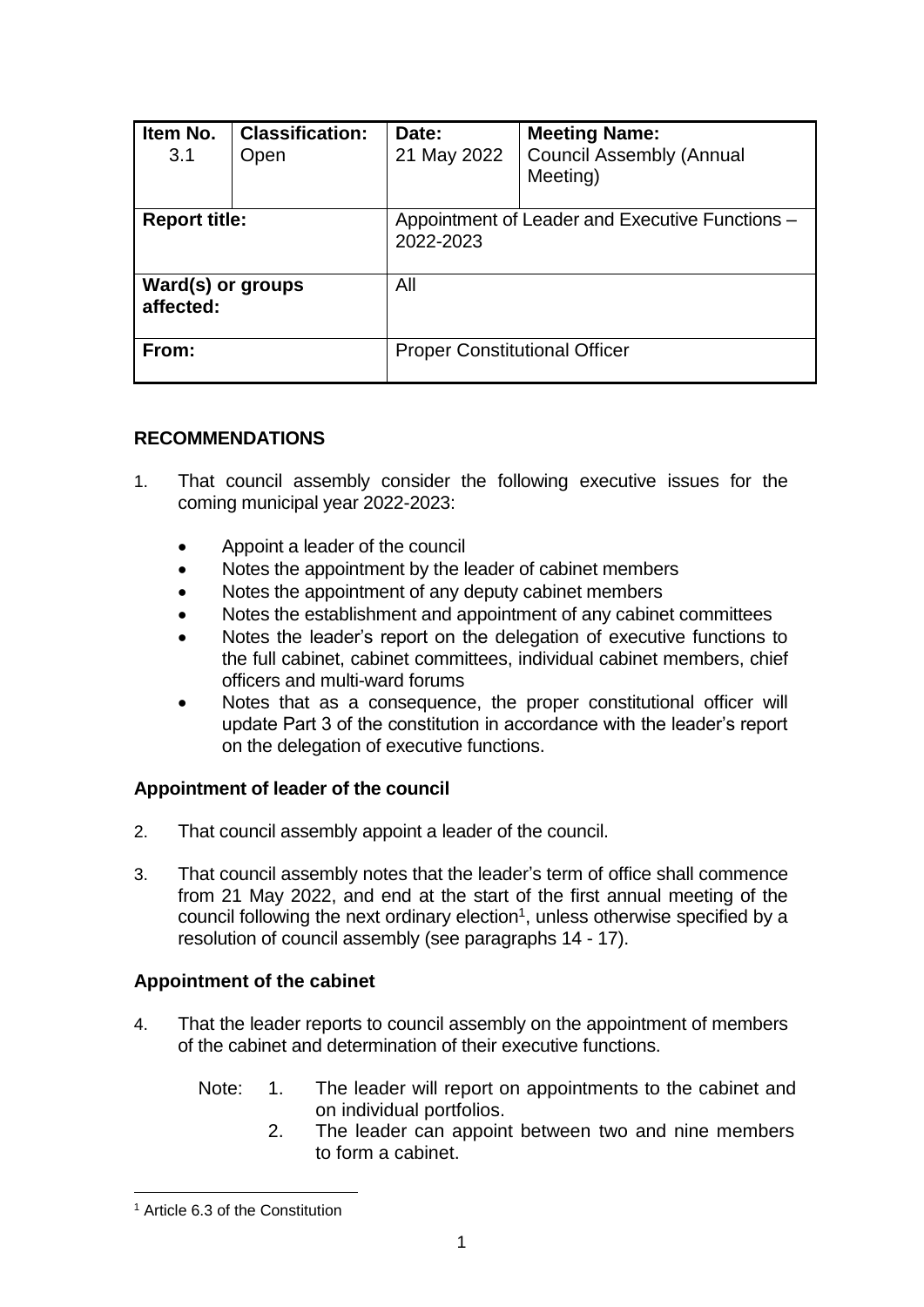3. The leader must appoint a deputy leader.

## **Appointment of deputy cabinet members**

- 5. That the leader reports to council assembly on the appointment of deputy cabinet members and determination of their duties and responsibilities.
	- Note: The leader will report on any changes to deputy cabinet members and on individual responsibility for specific tasks designated by the leader, following consultation with the monitoring officer.

#### **Establishment and appointment of cabinet committees**

- 6. That the leader reports on the establishment of any cabinet committees.
	- Note: 1. The leader to establish any cabinet committees, set terms of reference and nominate cabinet members to serve on the committees, including appointing a chair and vicechair.
		- 2. There are three cabinet committees: Cabinet (Livesey Trust) Committee, Better Placed Joint Committee and Joint IT Committee (Brent, Lewisham and Southwark).

#### **Delegation of executive functions**

- 7. The leader will report on the delegation of executive functions between full cabinet, individual decision makers, chief officers and multi-ward forums (see paragraphs 18 - 21)
- 8. That council assembly notes the leader's report on any changes to the delegation of executive functions to the full cabinet, cabinet committees, individual cabinet members, chief officers and multi-ward forums.
- 9. That council assembly notes that as a consequence of recommendation 6 the proper constitutional officer will update Part 3 of the constitution in accordance with the leader's report on the delegation of executive functions.

#### **BACKGROUND INFORMATION**

10. The constitution is updated as and when changes are required. The recommendations in this report are based on the current constitution.

# **KEY ISSUES FOR CONSIDERATION**

#### **Leader and cabinet**

11. The Local Government and Public Involvement in Health Act 2007 required the council to make changes to its governance and decision making arrangements. At an extraordinary meeting of council assembly on 4 November 2009 the council agreed that the current executive leader and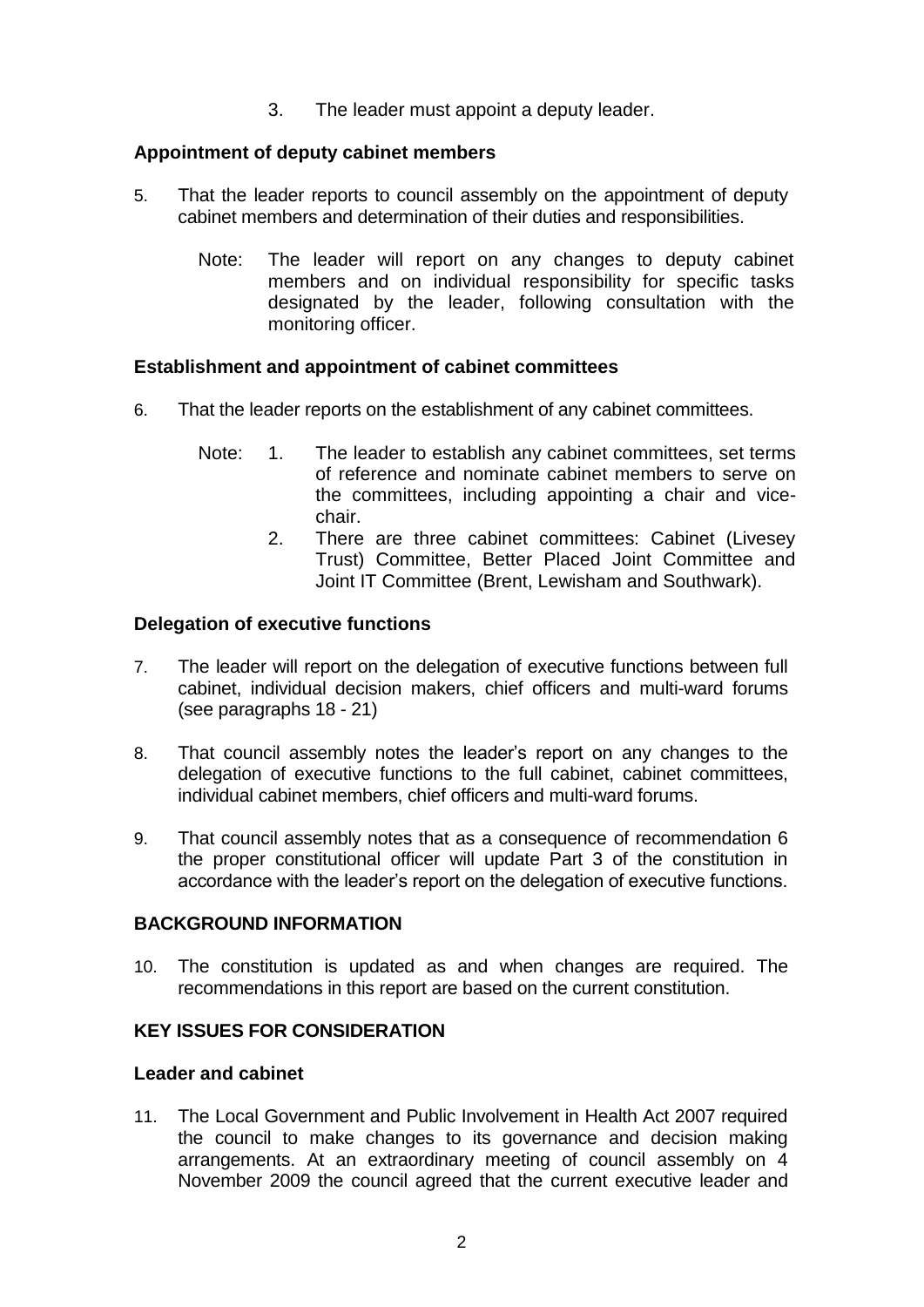cabinet model be adopted. The new arrangements commenced immediately after the elections in May 2010.

- 12. Under the executive "leader and cabinet" model there is a leader of the council and a cabinet of at least two but no more than nine other councillors. The leader is responsible for all executive functions, and decides which of these functions are going to be delegated to other cabinet members, local committees or council officers. The cabinet is appointed by the leader.
- 13. On 16 September 2020, council assembly appointed Councillor Kieron Williams as leader of the council and his term of office commenced from that date and shall end at the start of the first annual meeting of the council following the next ordinary election<sup>2</sup>, which is on 21 May 2022.

## **Appointment of leader of the council**

- 14. The Local Government Act 2000 provisions on executive arrangements were updated by the Localism Act 2011 and the new provision for electing a leader and agreeing the term of office is less prescriptive. It states that a council operating leader and cabinet executive arrangements must make provision for the election of a leader, but it may make provision with respect to their term of office. So, the council no longer has to make provision for a four year term, or indeed any defined term. Under the new provisions, the constitution will retain the clause that allows for the leader to be removed by a resolution of the council assembly.
- 15. The new provisions apply at this annual meeting (constitutional). The meeting will appoint a leader of the council and at the same time have the opportunity of setting a different term of office and/or end point of the leader's term of office; otherwise the status quo would prevail. Currently the constitution states that the leader is appointed for four years and the term ends at the annual meeting following borough-wide elections, at which the new leader is to be appointed.
- 16. In a report to the constitutional steering panel (CSP) on 5 March 2014, it was reported that in officers' view the current term of office arrangements in the constitution should be maintained. There is some merit in maintaining stable leadership and stability to the council's constitutional and executive arrangements over the four year period between elections. This enhances transparency and accountability for executive decision making. It should be noted by way of balance, the constitution includes a number of measures to hold the executive to account including scrutiny committees, call-in of executive decisions, urgent implementation procedures requiring involvement of the chair of the overview and scrutiny committee and a means of removing the leader from office if a resolution is approved by council assembly.
- 17. Some of the alternatives reported to CSP for the annual meeting (constitutional) included reducing the length of the term, appointing the

 $\overline{a}$ 

<sup>2</sup> Article 6.3 of the Constitution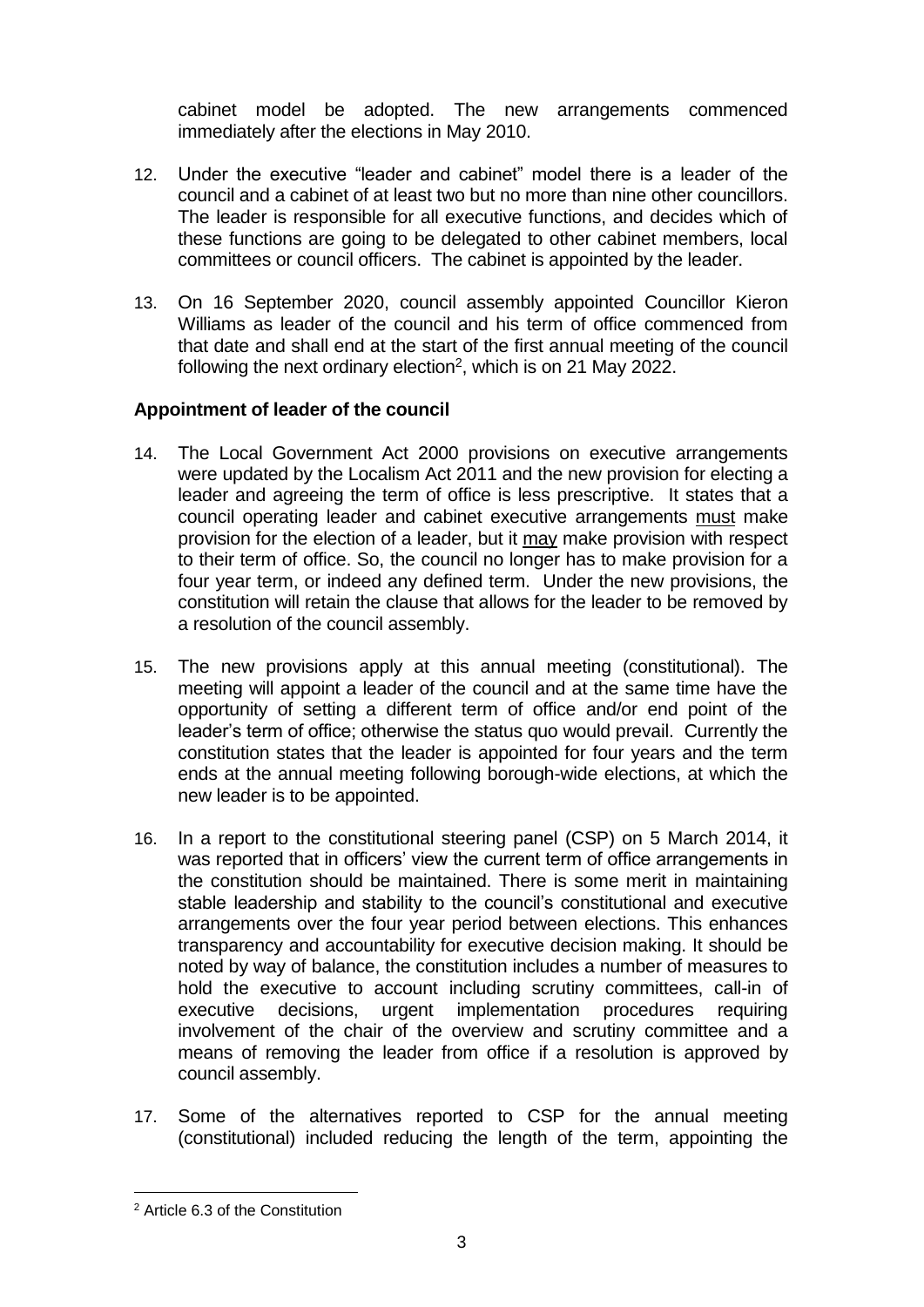leader annually or changing the end point of the leader's term of office to the fourth day after the next borough wide elections.

## **Report of the leader of the council and delegation of executive functions**

- 18. Each year the elected leader must appoint their cabinet. In accordance with the constitution this can consist of a minimum of two and up to a maximum of nine nominated members, whose portfolios are determined and allocated by the leader. The leader must appoint a deputy leader.
- 19. The leader will be invited to report on the delegation of executive functions, appoint a deputy leader and appoint other cabinet members and determine their portfolios.
- 20. The leader will report on any further delegations including:
	- The extent of any authority delegated to cabinet members individually, including details of the limitation on their authority
	- The terms of reference and membership of any cabinet committees
	- The nature and extent of any delegation of executive functions to multi-ward forums, any other authority or joint arrangement
	- The nature and extent of any delegation to officers with details of any limitation on that delegation.
- 21. The leader may also decide to delegate executive functions to the health and wellbeing board. During the year the leader may vary the executive scheme of delegation by giving notice to the monitoring officer. A variation may be permanent or relate to a particular decision.

### **Deputy cabinet members**

- 22. The leader will also report on the appointment of any deputy cabinet members and determine their roles. Deputy cabinet members may hold responsibility for specific tasks designated by the leader, in consultation with the monitoring officer. Deputy cabinet members cannot take part in any formal decision making.
- 23. Whilst a deputy cabinet member may be a member of a committee, scrutiny committee or scrutiny sub-committee, he or she will not be permitted to take decisions or scrutinise any of their own deputy cabinet member tasks or duties. Deputy cabinet members shall not be the chair or vice-chair of a committee or sub-committee which takes decisions or scrutinises matters relating to their tasks or duties. The chairs of the licensing and planning committees shall not be deputies.
- 24. The duties and responsibilities of deputy cabinet members will be:
	- To assist cabinet members with specific aspects of their portfolio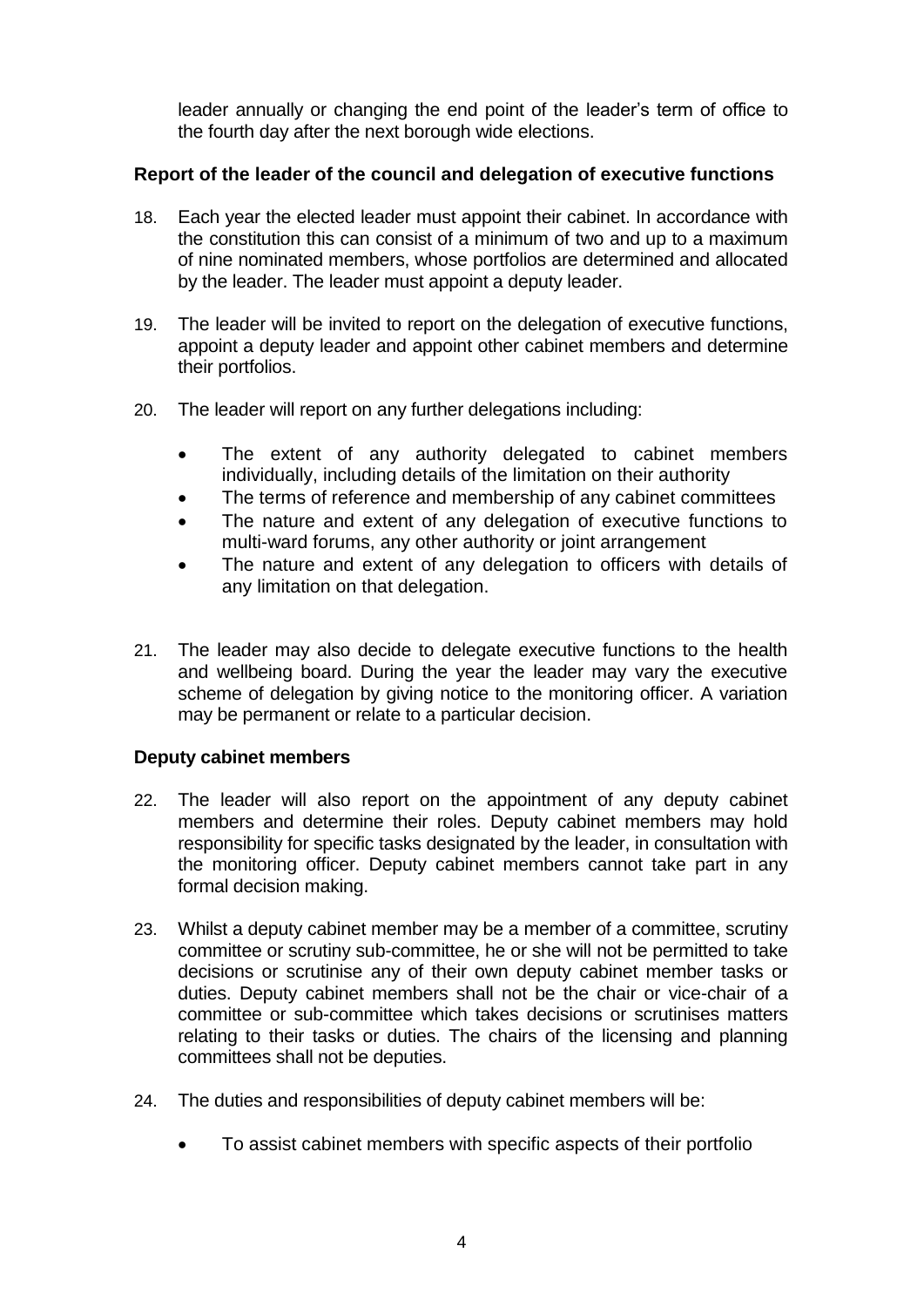- To contribute to the process of setting policy direction, development and review by assisting cabinet members to develop specific aspects of their individual portfolio
- To represent the relevant cabinet ember at non-decision making meetings
- To assist cabinet members in the drafting and preparation of reports, responses to questions and other work related to the cabinet deputy's duties
- To promote the core values, corporate priorities and objectives of the council.

## **Role of council assembly**

25. Following receipt of the leader's report, council assembly will note as a consequence that the proper constitutional officer will update Part 3 of the constitution in accordance with the leader's report on the delegation of executive functions.

### **Appointments to panels, boards and forums**

26. The cabinet will consider appointments to panels, boards and forums where the function falls within the responsibility of the executive (e.g. housing, education, social services, regeneration, etc).

## **Policy framework implications**

12. This report is not considered to have direct policy implications.

# **Community, equalities (including socio-economic) and health impacts**

13. There are no specific impacts on the community from this process.

### **Climate change implications**

14. There are no direct climate change implications arising from this report.

### **Legal implications**

15. There are no specific legal implications.

### **Financial implications**

16. There are no direct resource implications in the context of this report.

### **Consultation**

17. Consultation is being undertaken with the Mayor, Group whips and finance officers.